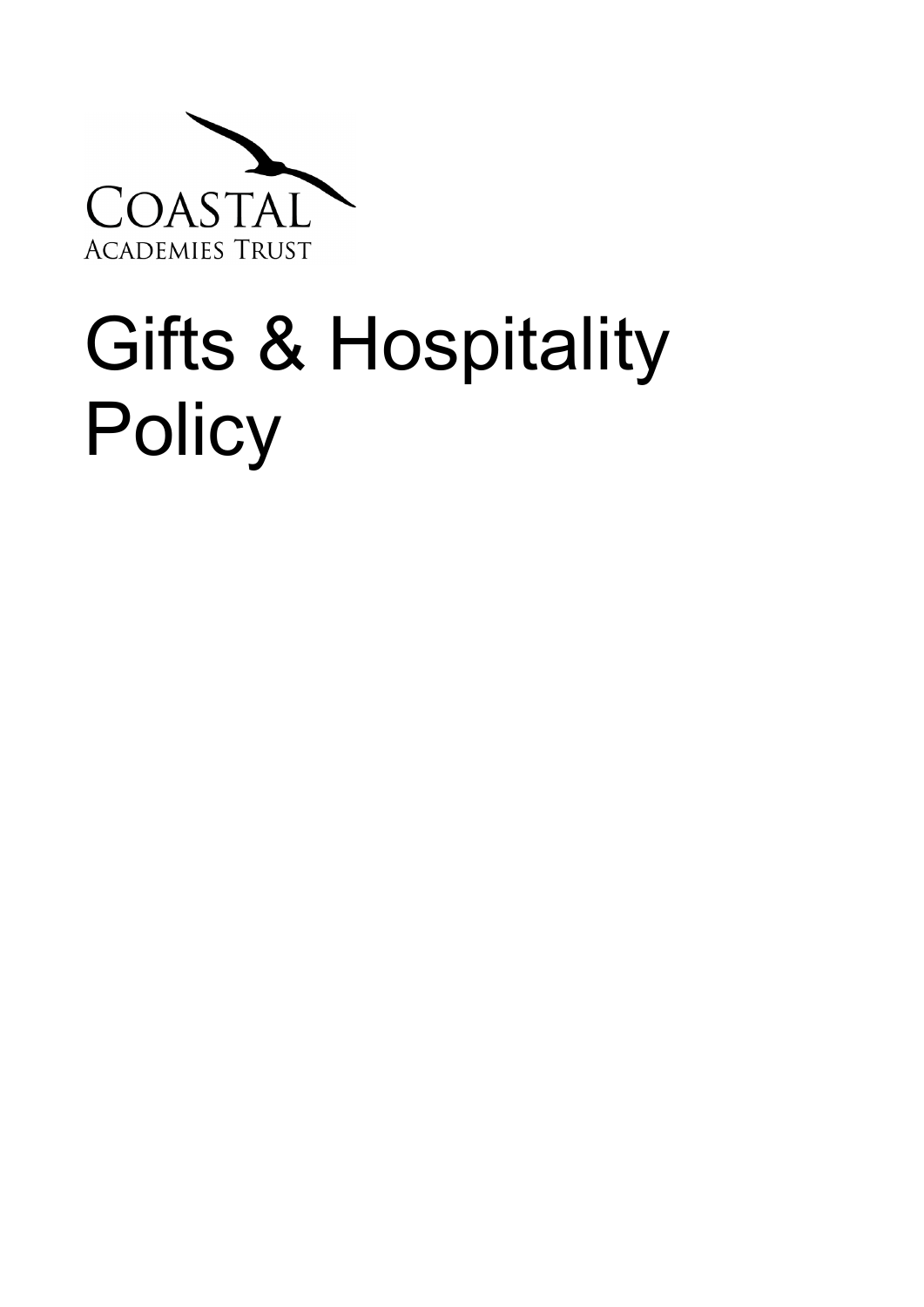## **GIFTS & HOSPITALITY POLICY**

## **COASTAL ACADEMIES TRUST**

**Date of Policy: March 2019**

**Date of Review: March 2021**

**Member of staff responsible for policy review**

**Chief Finance Officer – Judy Brace**

**Signed by: \_ \_\_\_\_Date:18 March 2019**

**Mr Paul Luxmoore, Executive Head & Accounting Officer, Coastal Academies Trust**

**Signed by: \_ \_\_\_\_\_\_\_\_\_\_\_Date: 18 March 2019**

**Mr Robin Curtis, Chair of Directors, Coastal Academies Trust**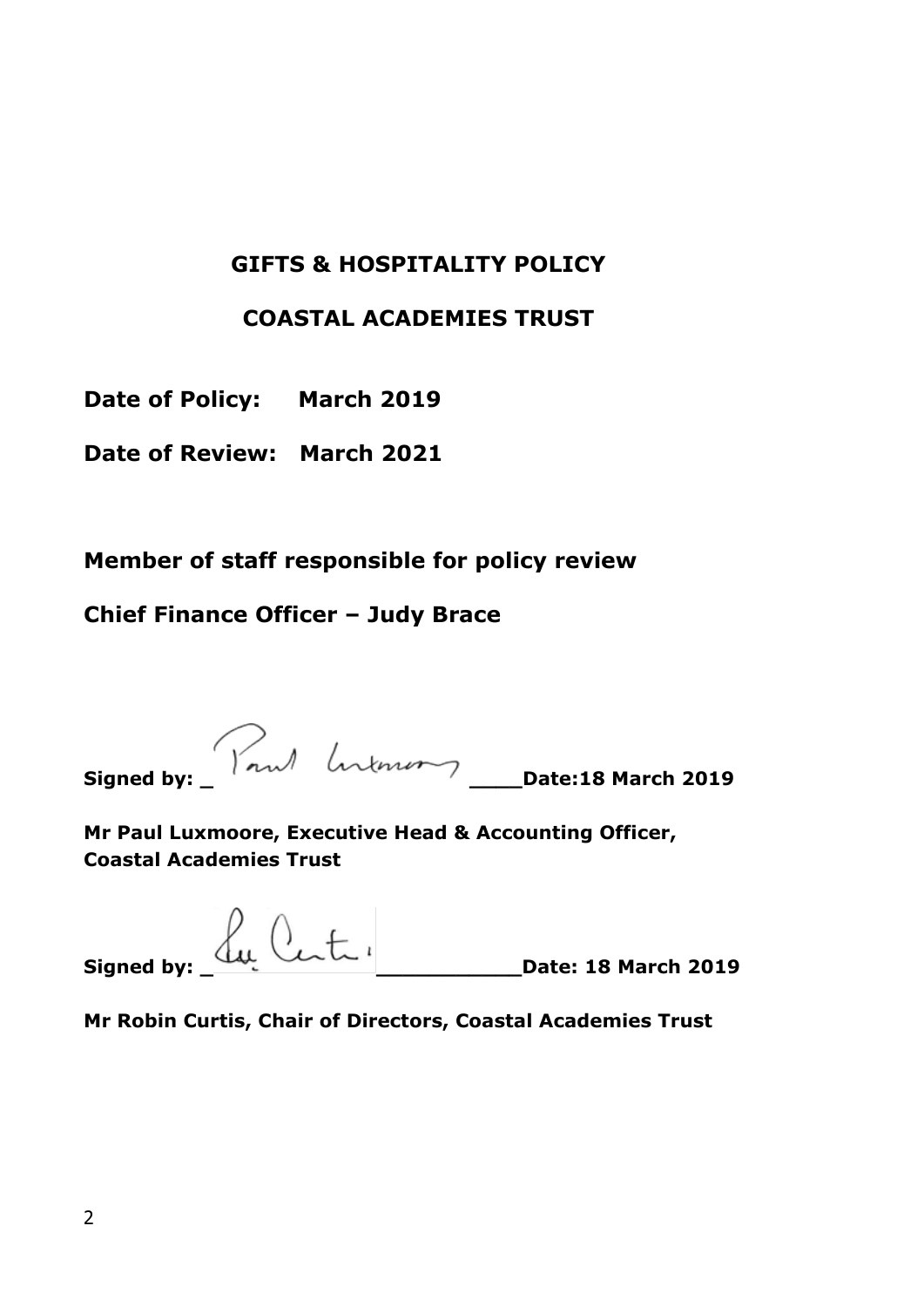## **Gifts & Hospitality Policy**

As a general guideline, business gifts and hospitality should not be accepted by any member of staff, except as provided for below.

The intention of this policy is to ensure that the Coastal Academies Trust (the Trust) can demonstrate that no undue influence has been applied or could be said to have been applied by any supplier or anyone else dealing with the Trust. The Trust should be able to show that all decisions are reached on the basis of value for money and for no other reason. Any consideration of whether or not the principles of this Policy have been breached will be determined by reference to this provision.

Any breach of this policy could lead to disciplinary action and may constitute gross misconduct.

Employees shall not use their authority or office for personal gain and shall seek to uphold and enhance the standing of the Trust by:

- 1. Maintaining an unimpeachable standard of honesty and integrity in all their business relationships.
- 2. Complying with the letter and spirit of the law, and contractual obligations, rejecting any business practice that be deemed improper.
- 3. At all times in their business relationships acting to maintain the interests and good reputation of the Trust.
- 4. Any employee who becomes aware of a breach of policy must report this immediately to his or her manager who will instigate investigations as necessary.
- 5. Any personal interest that may impinge or might reasonably be deemed by others to impinge on an employee's impartiality or conflict with the duty owed to the Trust in any matter relevant to an employee's duties (such as conflicting business interests) should be